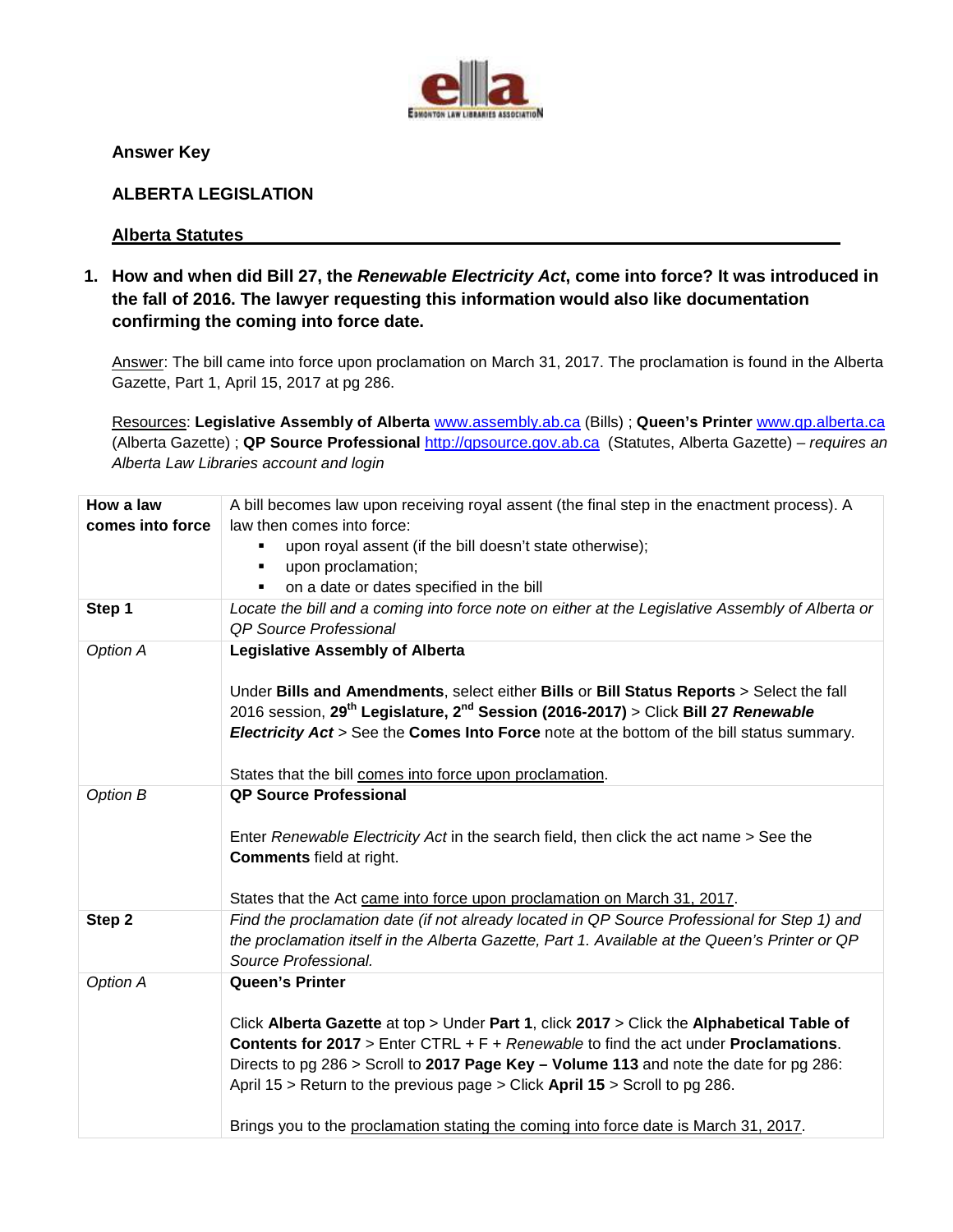| Option B | <b>QP Source Professional</b>                                                                                                                                                                                                                                                                                                             |
|----------|-------------------------------------------------------------------------------------------------------------------------------------------------------------------------------------------------------------------------------------------------------------------------------------------------------------------------------------------|
|          | Click Advanced Search > Select Alberta Gazette from the drop-down menu, select Part 1,<br>select the date range 2016 to 2017, enter "Renewable Electricity Act" (with quotations) in<br>the text box, and click Go > Click the first of the two results, Alberta Gazette, Part 1, April<br>15, 2017 > Click First Hit under the text box. |
|          | Brings you to the proclamation stating the coming into force date is March 31, 2017.                                                                                                                                                                                                                                                      |

### **Alberta Regulations**

## **2. You're working on an older file that refers to the Nuisance and General Sanitation Regulation, Alta Reg 242/85, created under the Public Health Act.**

## **a) Is Alta Reg 242/85 still in force?**

Answer: a) No, Alta Reg 242/85 is no longer in force.

Resources: **Queen's Printer** www.qp.alberta.ca (Alberta Gazette) ; **QP Source Professional** (Alberta Gazette) http://qpsource.gov.ab.ca - requires an Alberta Law Libraries account and login

| Step 1   | Determine whether or not Alta Reg 242/85 is still in force and, if it isn't, confirm which<br>regulation repealed and superseded it.                                                                                                                                                                                                                              |
|----------|-------------------------------------------------------------------------------------------------------------------------------------------------------------------------------------------------------------------------------------------------------------------------------------------------------------------------------------------------------------------|
| Option A | <b>Queen's Printer</b>                                                                                                                                                                                                                                                                                                                                            |
|          | Click Alberta Gazette at the top of the page > Click Part 2 and select 1995-2016 range (as<br>the new regulation is dated in 2003 and may include the repeal date for the old regulation) ><br>Click 2003 > Click Index of Regulations then CTRL + $F + Nuisance$ . Confirms Alta Reg<br>242/85 was repealed and superseded by Alta Reg 243/2003 by the same name |
| Option B | <b>QP Source Professional</b><br>Enter Nuisance and General Sanitation Regulation in the text box and select the regulation by<br>this name > See the regulation name and citation at the top of the page. It lists the correct<br>name, but a new citation: Alta Reg 243/2003. > See the <b>Comments</b> field at right.                                         |
|          | The comments confirm that this version of the regulation, Alta Reg 243/2003, by the same<br>name, repeals and supersedes Alta Reg 242/85                                                                                                                                                                                                                          |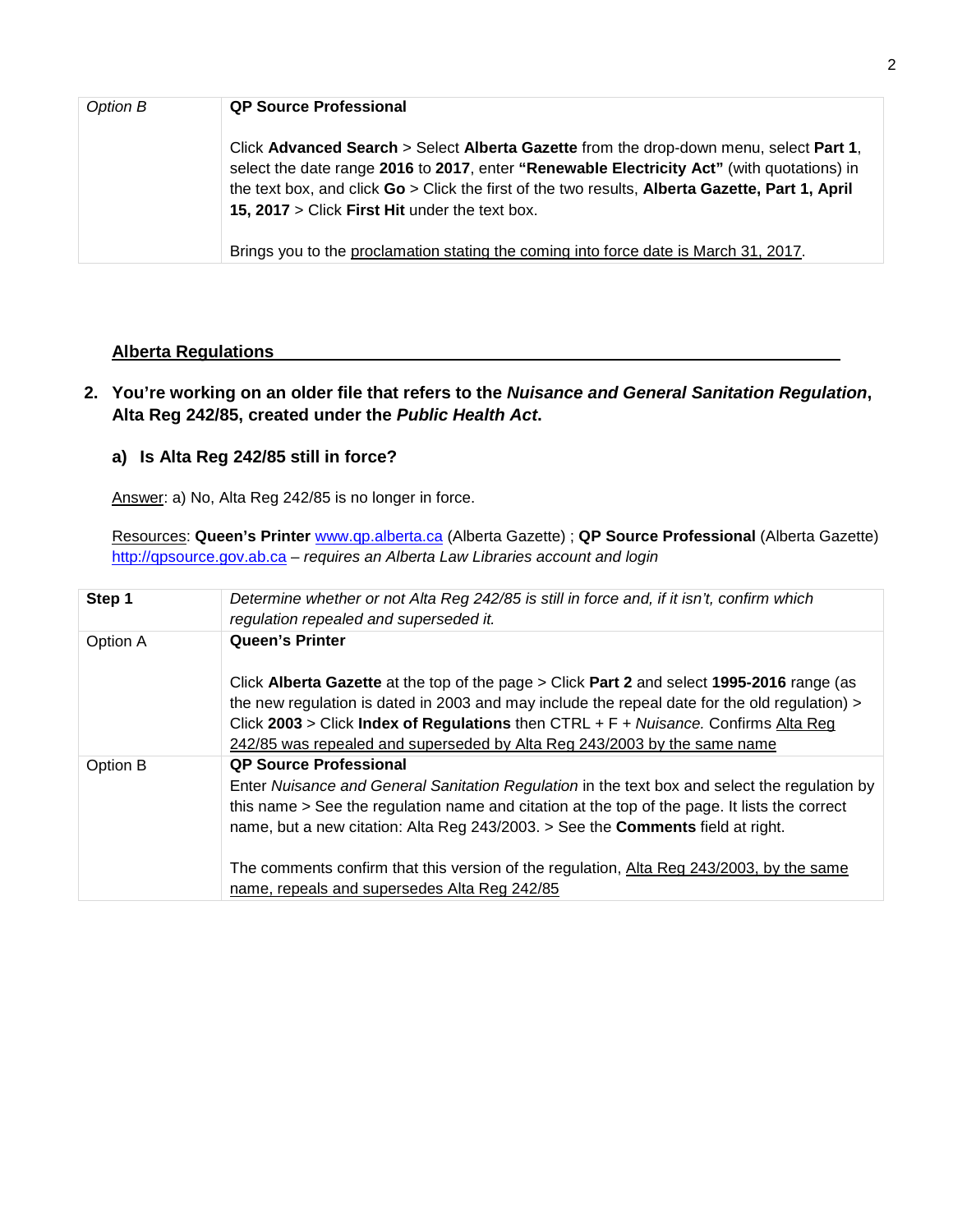### **b) If it has been repealed, on what date was it repealed and superseded, and what is the new regulation number?**

Answers: b) It was repealed by Alta Reg 243/2003. As the Alberta Gazette does not indicate when Alta Reg 242/85 was repealed and superseded, the date would be the filing date of the new regulation, July 22, 2003.

Resources: **Queen's Printer** www.qp.alberta.ca (Alberta Gazette) ; **QP Source Professional** (Alberta Gazette) http://qpsource.gov.ab.ca - requires an Alberta Law Libraries account and login

| Step 2   | Locate the date when Alta Reg 242/85 was repealed and superseded by Alta Reg 243/2003.<br>This is found in the Alberta Gazette Part 2.                                                                                                                                                                                                                                                                                                                                                                                                                                                                                                                                                                                                                                                                                                                                    |
|----------|---------------------------------------------------------------------------------------------------------------------------------------------------------------------------------------------------------------------------------------------------------------------------------------------------------------------------------------------------------------------------------------------------------------------------------------------------------------------------------------------------------------------------------------------------------------------------------------------------------------------------------------------------------------------------------------------------------------------------------------------------------------------------------------------------------------------------------------------------------------------------|
| Option A | <b>Queen's Printer</b><br>Follow the same path as Step 1, Option A to get to the Index of Regulations for 2003, then<br>CTRL + F + Nuisance. Confirms the repeal but does not list the date. Must instead look at<br>each issue individually, again using $CTRL + F + Nuisance$ , to check for a note on the repeal.<br>Tip: Check the first regulation number listed in the last issue of the year, December<br>31. It is Alta Reg 347/2003. Use this to estimate roughly where Alta Reg 243/2003<br>would be (probably mid-year or later, suggesting you may save time by starting mid-<br>year and working your way to the end).<br>Alta Reg 243/2003 is located in the August 15, 2003 issue. It does not state the repeal or                                                                                                                                         |
| Option B | supersede date. As such this date is assumed to be the Filed date, July 22, 2003<br><b>QP Source Professional</b><br>Click Advanced Search at right > Select Alberta Gazette from the drop-down menu, and<br>deselect Part 1 and Registrar's Periodical > Enter $242/85$ in the text box and click Go ><br>Click the first Index of Regulations in the result list, then First Hit. This confirms only the<br>repeal, but not the date.<br>Return to the search page > Repeat the above search but with $243/2003$ (the new regulation<br>number) in the text box > Looking through each result, you'll come to the result labelled as<br>Alberta Regulation 239/2003 > Click First Hit.<br>Entry is Alta Reg 243/2003 in the August 15, 2003 issue. It does not state the repeal and<br>supersede date. As such this date is assumed to be the Filed date, July 22, 2003 |

#### **c) How many times was Alta Reg 242/85 amended before being repealed?**

Answer: Alta Reg 242/85 was amended once, at 251/2001.

Resources: **Queen's Printer** www.qp.alberta.ca (Alberta Gazette) ; **QP Source Professional** (Alberta Gazette) http://qpsource.gov.ab.ca - requires an Alberta Law Libraries account and login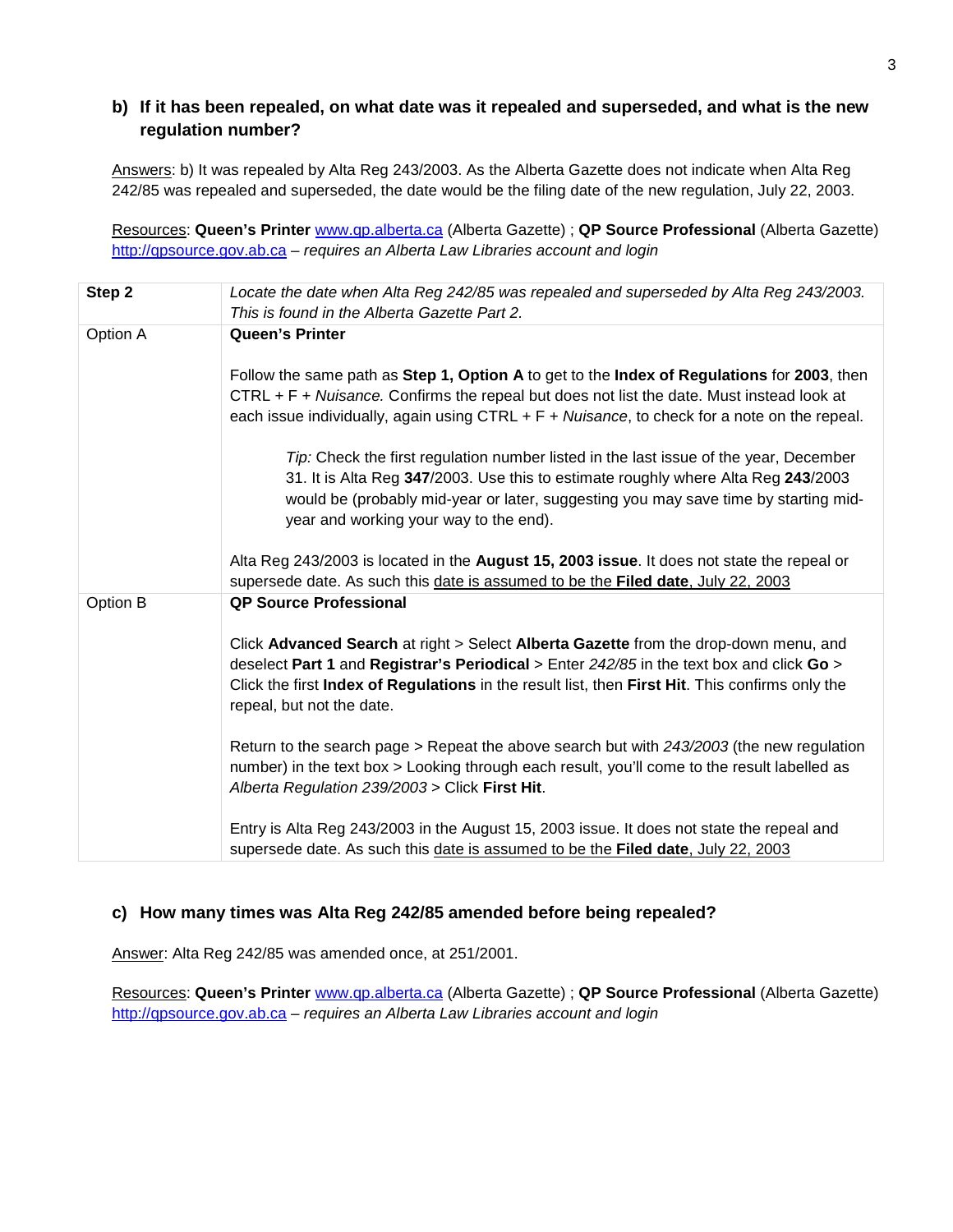| Step 3   | Locate the number of amendments to Alta Reg 242/85. You'll need to find the entry for Alta<br>Reg 242/85 in the Index of Regulations for the last year that the regulation was in force. The<br>index is found in Part 2 of the Alberta Gazette. You know from above that the repeal occurred<br>on July 22, 2003, which suggests any amendments would be listed in 2002, and possibly<br>2003.                                                                                                                                          |
|----------|------------------------------------------------------------------------------------------------------------------------------------------------------------------------------------------------------------------------------------------------------------------------------------------------------------------------------------------------------------------------------------------------------------------------------------------------------------------------------------------------------------------------------------------|
| Option A | <b>Queen's Printer</b><br>Follow the same path as Step 1, Option A to get to the Index of Regulations for 2003 ><br>CTRL + F + 242/85 > Finds entry for new regulation, Alta Reg 243/2003, which refers only to<br>the repeal > Return to the year list and click $2002$ > Click Index of Regulations > CTRL + F<br>+ 242/85 > Finds entry for the old regulation, Alta Reg 242/85.<br>Entry lists the amendments as follows: one amendment at 251/2001                                                                                  |
| Option B | <b>QP Source Professional</b><br>Click Advanced Search at right > Select Alberta Gazette from the drop-down menu, and<br>deselect Part 1 and Registrar's Periodical > Enter $242/85$ in the text box and click Go ><br>Click the first Index of Regulations in the result list, then First Hit. This is the note regarding<br>the repeal, so not the entry you're looking for. > Return to the results and click the second<br>Index of Regulations, then First Hit.<br>Entry lists the amendments as follows: one amendment at 251/2001 |

#### **Civil Procedure / Rules of Court**

#### **3. You've tried to serve a statement of claim to a defendant, but are unable to find him anywhere.**

Resources for A to D: **Fradsham**'s Alberta Rules of Court Annotated ; **Stevenson & Côté's** Civil Procedure Encyclopedia ; **Stevenson & Côté's** Alberta Civil Procedure Handbook

### **a) Is there a rule that permits the plaintiff to dispense with the service of the statement of claim?**

Answer: Rule 11.29 Dispensing with Service

See Fradsham's Alberta Rules of Court Annotated > Index > "Dispensing with Service" Rule 11.29

See also Stevenson & Côté's Alberta Civil Procedure Handbook > Index > "Service, dispensing with" 2.32(3), 11.29 (the latter is the relevant Rule)

See also Stevenson & Côté's Civil Procedure Encyclopedia > Index (Volume 5) > "Service, dispensing with" 24.M > Chapter 24, Section M (Volume 1). To pinpoint the relevant page, see the Detailed Table of Contents for this chapter at the begging of Volume 1 > Pg xlv directs to pg 24-65.

Note: The latest Civil Procedure Encyclopedia was published in 2003, whereas the new Alberta Rules of Court were enacted in 2010. Use the Table of Concordance in Fradsham's Alberta Rules of Court Annotated to match up the new rule (Rule 11.29 in Fradsham's) with the old one (Rule 23 in the CPE).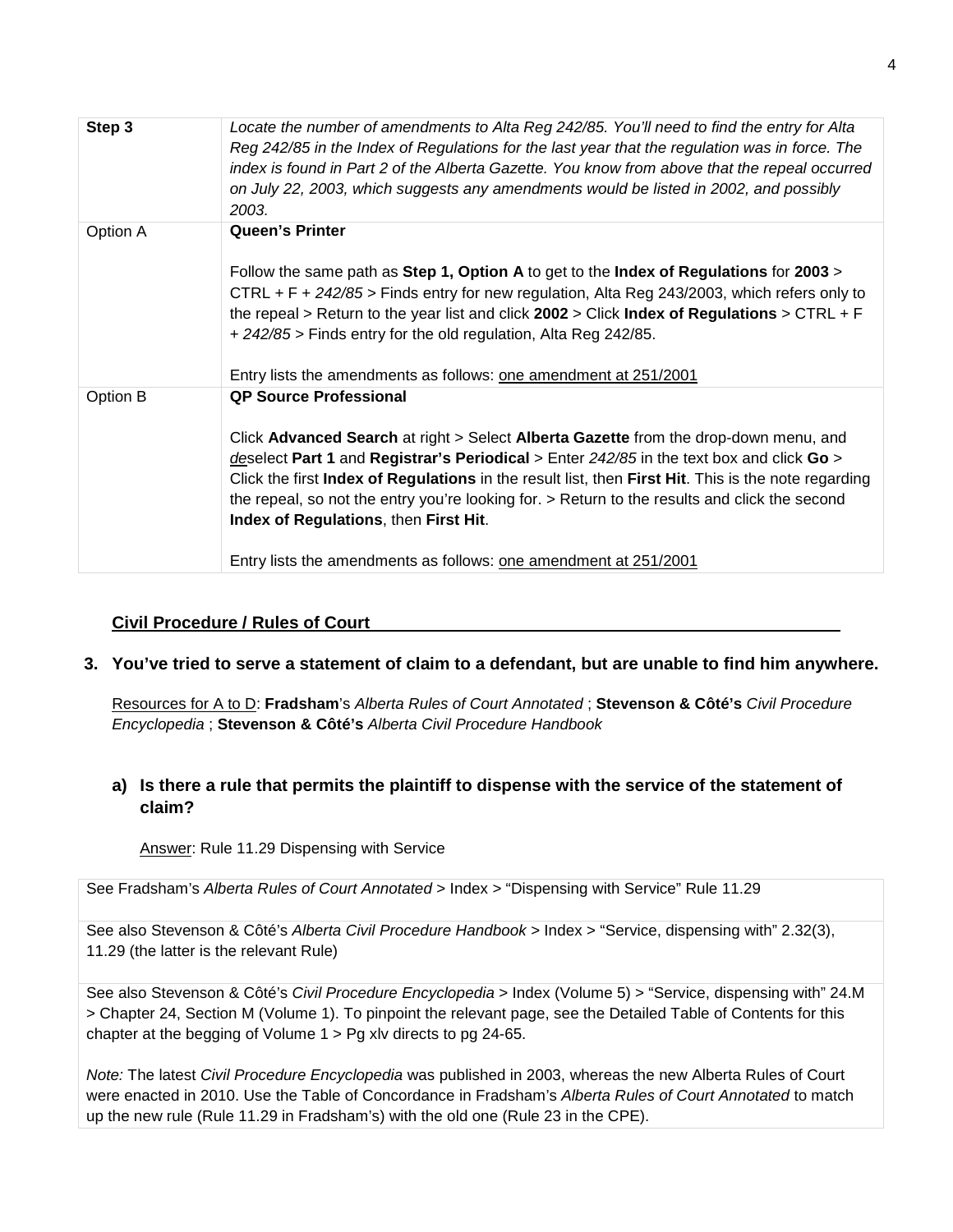#### **b) Are there any cases dealing with the issue of dispensing with the service of documents?**

Answer: Yes, the sections listed above for all three texts list cases on this topic.

Note: Be sure to check both the commentary and the footnotes for references to case law.

### **c) Compare at least two annotated versions of the Alberta Rules of Court. How does their commentary on the service of documents differ?**

Answer: They cite to different cases, and Stevenson & Côté's Civil Procedure Encyclopedia is greater in scope than Fradsham's and Stevenson & Côté's Alberta Civil Procedure Handbook.

You'll note that both Fradsham's and Stevenson & Côté's CPE refer to L. (D.C.) v L. (S.M.) (1990), 108 AR 334 and Lindgren v Lindgren (1979), 10 RFL (2d) 284, while Stevenson & Côté's Handbook does not. Additional cases only appear in individual texts.

Fradsham's Alberta Rules of Court Annotated and Stevenson & Côté's Alberta Civil Procedure Handbook cover only the Alberta Rules of Court, whereas Stevenson & Côté's Civil Procedure Encyclopedia has a greater scope, covering all common law procedural rules in Canada and England, as well as Supreme Court of Canada decisions from Quebec and a "few decisions of the Quebec Court" (CPE Preface, p vii).

# **d) Can one dispense with the service of documents in divorce proceedings? Find references to at least two authorities.**

Answer: Yes, under special circumstances. E.g. MacGillivray v MacGillivray (Sask) [1950] 1 WWR 188 and Bonetti v Bonetti (BC 1953) 10 WWR(ns) 278.

See instructions in a), above. For Stevenson & Côté's Encyclopedia, again at pg 24-65, see note 10.

#### **Hansard**

**4. A lawyer would like to know the legislative intent of An Act to End Predatory Lending, SA 2016, c E-9.5. He would also like to read all of the debates on the bill prior to when it became law. Find all of the debates and the intended purpose.** 

#### Answer:

The bill's intended purpose is as follows:

This bill will reduce the high cost of borrowing for payday loans and help ensure that alternative financial assistance and short-term credit options are available to all Albertans. It will also strengthen consumer protection for borrowers of payday loans by introducing mandatory instalment repayment plans, requiring payday lenders to provide financial literacy information to borrowers, and imposing stricter controls on the activities of payday lenders. Through this legislation our government is building pathways out of poverty by helping Albertans who find themselves in difficult financial circumstances to escape the cycle of debt caused by short-term, high-cost credit.

The debates are found in the following pages of the Hansard:

Bill 15 — An Act to End Predatory Lending (McLean)